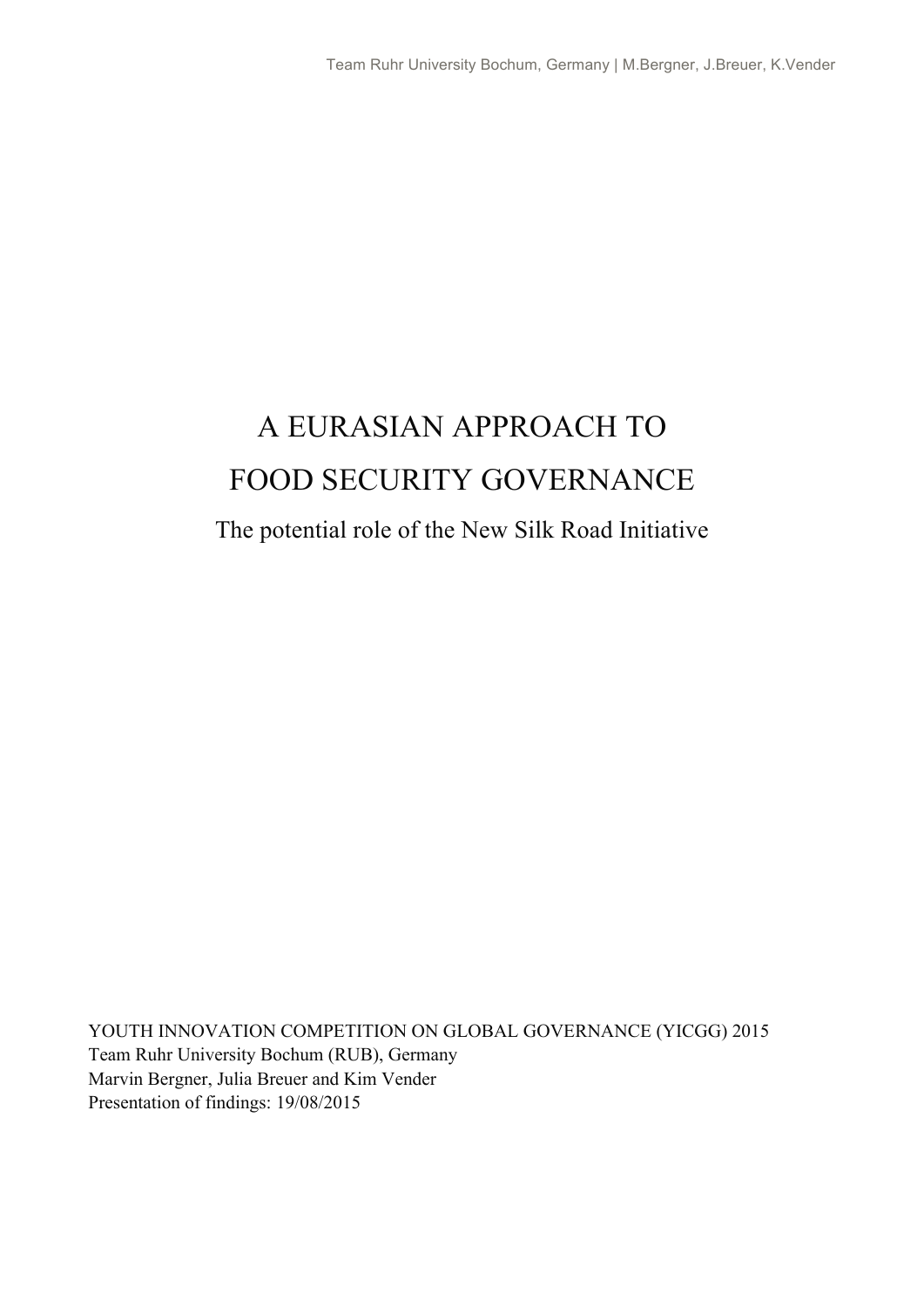## Outline

| $\mathbf{I}$ . |                                                                             |  |
|----------------|-----------------------------------------------------------------------------|--|
| П.             |                                                                             |  |
|                |                                                                             |  |
| IV.            | b) The potential role of the New Silk Road with regard to Food Security  07 |  |
| V.             |                                                                             |  |
|                |                                                                             |  |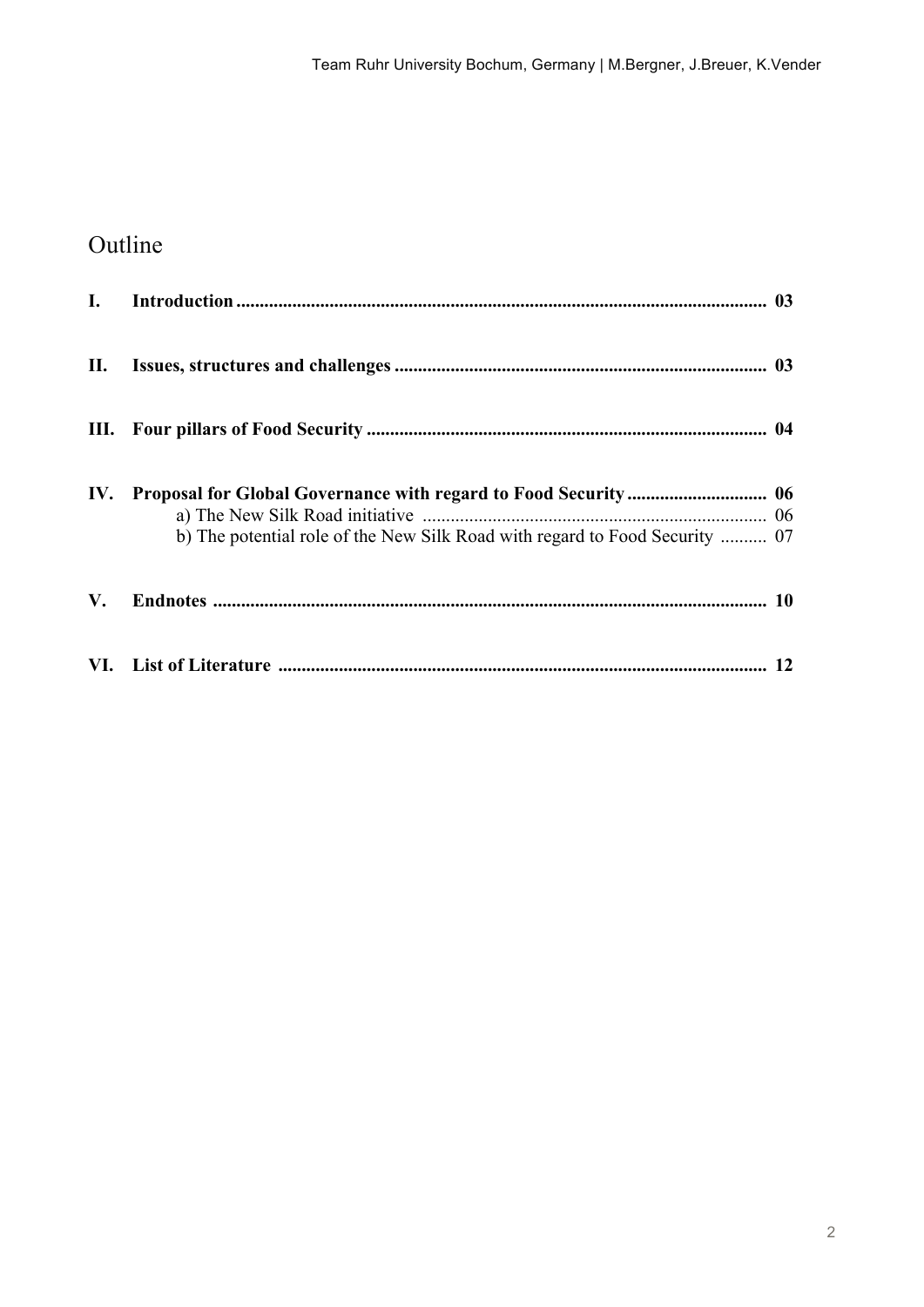#### **I. Introduction**

Today out of 7.3 billion people worldwide an estimated 795 million people suffer from chronic undernourishment. Out of these, 732 million people live in the regions of Eastern, Southern, South-Eastern, Central and Western Asia as well as Sub-Saharan Africa.<sup>1</sup> The causes of hunger in the world are manifold and they are often affiliated with each other. According to the World Food Programme (WFP), poverty, war and civil conflict, internal displacement, unstable markets, food wastage, climate change and a lack of agriculture investment are the most striking reasons for why people starve.2 Due to the process of globalization, hunger has become a problem beyond the nation state. It has become a global problem that can only be solved through global governance. The recent food crisis of the years 2007/2008 has revealed systemic flaws in the current global governance of food security.3 It consists of an increasingly "complex web of [institutions, national governments, private actors, social actors as well as] formal policies and regulations, complicated by unwritten rules and practices that are not subject to political oversight."<sup>4</sup>

The realization and awareness of these inadequacies open a window of opportunity for innovative thinking. The question we pose to ourselves is: How can global governance improve global food security more effectively? Because some 64,4% of all undernourished people worldwide live in regions affected by the Chinese New Silk Road (NRS) initiative "One Belt – One Road" (OBOR) and 27,7% live in Sub-Saharan Africa<sup>5</sup>, which is partially affected, we further ask ourselves: How can the New Silk Road initiative play a role in the needed food governance innovation? To answer these questions we first give an overview of the actors involved in food security governance. In the second paragraph we introduce the main parts of food security that have to be addressed by global governance. Following this, we depict the geographical and thematic dimensions of the New Silk Road initiative and propose a new governance body connected to it. This part contains the scope, structure, norms and aims of the new body and clarifies the potential role of the New Silk Road initiative in terms of food security governance.

#### **II. Issues, structures and challenges**

At the World Food Summit in 1996, food security was defined as existent "when all people, at all times, have physical and economic access to sufficient, safe and nutritious food to meet their dietary needs and food preferences for an active and healthy life.<sup>"6</sup> On the global scale, numerous international organizations, initiatives and programs dedicated to reach this goal work either outside or inside the framework of the United Nations (UN). The United Nations Development Programme (UNDP), the World Food Programme, and the United Nations Conference on Trade and Development (UNCTAD) are core programs of the UN`s fight against hunger and all affiliated problems. The UN "specialized agencies" such as the World Bank, the International Monetary Fund (IMF), the World Health Organization (WHO), the International Labor Organization (ILO), the Food and Agriculture Organization (FAO), and the International Fund for Agricultural Development (IFAD) are autonomous organizations cooperating with the UN.<sup>7</sup> Other entities and related organizations connected to the global food security governance system are for instance the United Nations Office for Disaster Reduction (UNISDR) and the World Trade Organization (WTO). Outside the "UN family" forums such as the G20 or other associations like the International Agri-Food Network (IAFN) or the Consultative Group on International Agricultural Research (CGIAR) and many more are working on eliminating hunger only with varying foci.

To coordinate the UN agencies and programs as well as the Bretton Woods institutions, the UN founded the High Level Task Force on Global Food Security (HLTF) in 2008. The so-called Romebased agencies (RBA) WFP, FAO and IFAD work together in the Committee on World Food Security (CFS). The CFS was established in 1974 in the United Nations system and after its reform in 2009 it has the vision "to be the most inclusive international and intergovernmental platform for all stakeholders to work together to ensure food security and nutrition for all".<sup>8</sup> The plenary session, its highest decision-making body, is held annually in October and is open to all member countries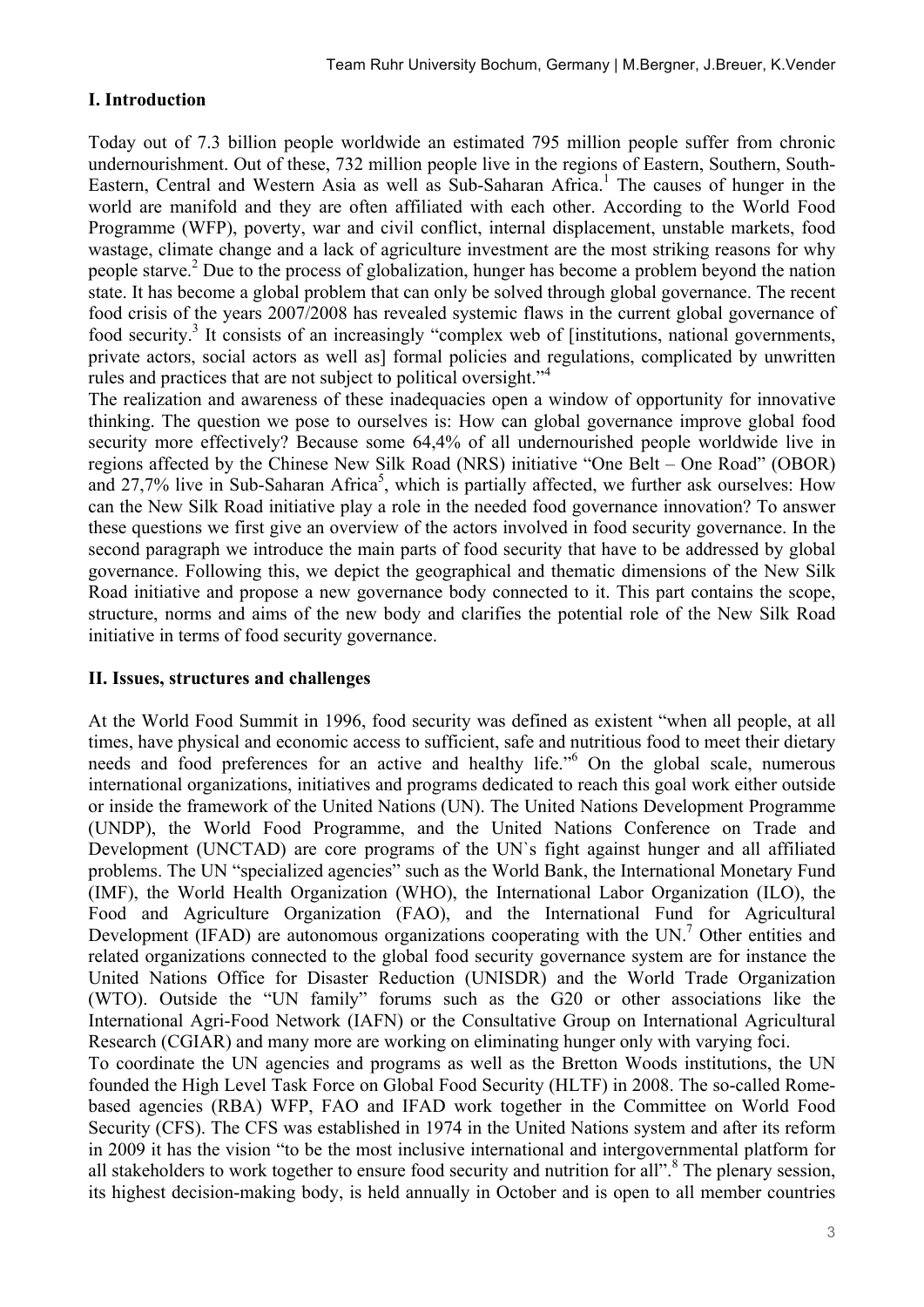of the three RBAs and other members of the UN. The Committee encourages member states to "participate (...) at the highest level possible"<sup>9</sup>. As a result, the participants' professions and positions differ and provide no consistent basis for effective policy coordination. The CFS also comprises delegates of regional and national NGOs and institutions working on the issues of food security. Its aims are, among others, to effectively "coordinate a global approach to food security, promote policy convergence  $(\ldots)$  and coordinate at national and regional levels."<sup>10</sup> In a CFS Effectiveness Survey of 2015, areas of improvement have been identified. These include inclusiveness and participation as well as coordination and engagement, particularly at the national and regional levels.<sup>11</sup>

Regarding the regional and national level, there are also various organizations that include the topic of food security in their list of issues. Depending on their overall purpose the degree to which they deal with the issue greatly differs. Particularly in Asia and Africa some are dedicated to food security for many years (African Union (AU), Association of Southeast Asian Nations (ASEAN), South Asian Association for Regional Cooperation (SAARC)), whereas others just recently considered this topic to be included in their agenda (Shanghai Cooperation Organization (SCO), Asia Europe Meeting (ASEM)).

Although covering a huge number of Asian and European economies at different stages of development as well as the ASEAN Secretariat and the Commission of the European Union, ASEM first paid considerable attention to the issue of food security at the  $7<sup>th</sup>$  ASEM Summit in 2008, when there was a call of nation states to better coordinate and cooperate to secure food supply.<sup>12</sup> Since then a "Forum on Food Security" (2010) and a "High-Level Conference on Food Security" (2011) were convened. However, Eurasia is still in need of an inclusive, coherent and effective multistakeholder forum dedicated to erase hunger in the affected countries and a strong coordination and cooperation mechanism between the various national, regional and global social and political actors.

#### **III. Four Pillars of Food Security**

Food security is determined and affected by an extensive set of issues. These range from economic and political factors like agricultural growth, infrastructure programs or capital markets to social issues regarding population growth or change in demographics as well as to environmental concerns such as vulnerability to climate change and natural disasters. Many of these factors are significantly influenced by macroeconomic and sector policies and the connection to the world market.<sup>13</sup>

When bringing together several different organizations and national representatives to form a new approach in global food security governance it is vital to define a common goal of how to ensure food security in the participating countries and regions. Through international cooperation, technology and know-how can be transferred from highly developed to less developed areas. Furthermore a variety of synergies in different fields can be achieved by close cooperation and partnerships across borders. A common internationally agreed on policy framework also provides the opportunity to tackle inefficiencies in an international context, particularly when taking international markets and national protectionism into account.

The most suitable and widely accepted basis for our approach should be the four pillars of food security consisting of concepts of availability, access, utilization and stability.<sup>14</sup> This section describes the goals to be achieved in the pillars and provides a basis for our suggestion of a common global approach, bearing in mind that most of the actions needed to be taken are interdependent between the four pillars and influencing each other.

Availability demands that food is available in sufficient quantities and on a steady basis.<sup>15</sup> The logical solution is to boost domestic production of food but without repeating the same mistakes of previous strategies. Overall, apart from specific recipients of an increased food production,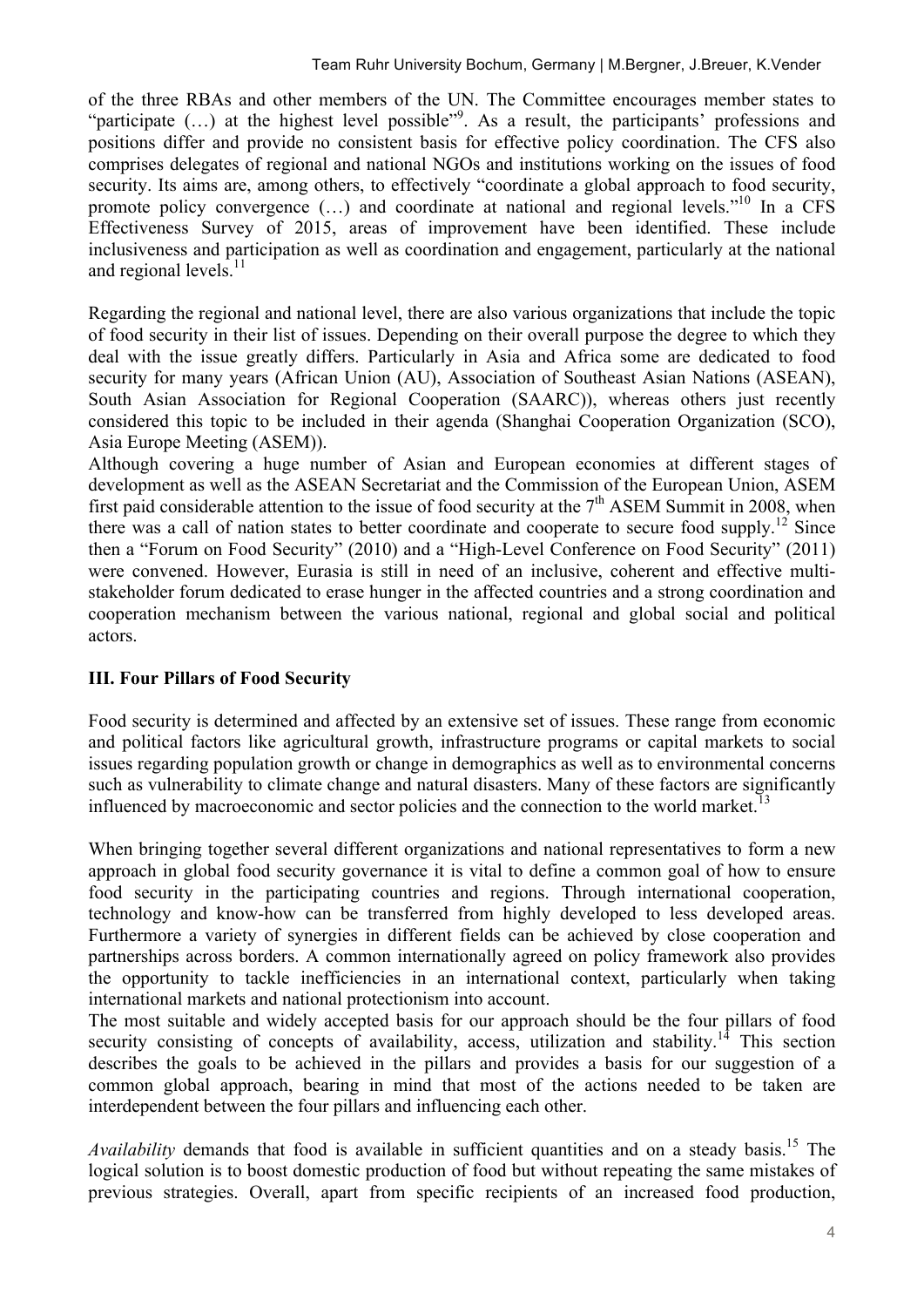agricultural development in general is able to improve the availability of food.<sup>16</sup> A special target group in developing countries for example are small-scale farmers, who have proven to be a crucial part of food availability, but mostly disregarded in past strategies, particularly in hard-to-reach, infrastructure-lacking rural regions.<sup>17</sup> Thus it is vital to support local smallholders along with national large-scale food producers to achieve not only self-sufficiency but also produce surplus for international markets. However, to make sure that a higher food production has the desired outcome of food availability, an efficient food distribution mechanism has to be put in place to shift food from areas of surplus to areas of deficit. In this scope both properly functioning and efficient national and regional food and commodity markets need to be created with improved access by food producers and consumers, supervised and maintained by national and international institutions. Furthermore it is vital to build up regional food stocks and international food aid programs among cooperating countries in case of short-run scarcity.

*Access* to food is ensured when households have enough access and resources to obtain food in sufficient quantity, quality and diversity for a nutritious diet, thus it can be divided into economic and physical access.<sup>18</sup> For economic access, every household needs to be put in place to be able to buy food i.e. possess enough income. For this reason the household's purchasing power needs to be increased through economic development of the region. In the countries involved in our governance proposal, economic development can be realized easily because of their huge development potential apart from pure food security policy.

The physical access to food plays a major role in food access, since it is mostly the rural and/or poor areas suffering from malnutrition. A first attempt to fight this condition is building and improving infrastructure to connect regions both in a national as well as an international scale to ensure efficient food distribution mechanisms for those who need them.

*Utilization* deals with the appropriate usage, processing and storage in connection with knowledge of nutrition and adequate health and sanitation services. <sup>19</sup> As discussed in the first chapter malnutrition is a major indication of food insecurity and therefore needs to be addressed rigorously. By putting a stronger focus on the supply side, our suggestion leads to an integrated food utilization value chain consisting of several stages. When it comes to farming and agriculture, international cooperation in technology exchange to strengthen regional food and agricultural networks i.e. cooperatives for using crops with higher nutritional value and their efficient usage is a crucial necessity to ensure efficient utilization. Regarding food processing again highly developed technology and know-how from more developed countries like China or the EU can boost production but also increase the efficiency of utilization of recourses' potential to reduce food wastage, food loss and prevent losing nutritional value along the value chain from farming to distribution. The key is to provide an improved access to knowledge and innovation, markets and financial services with an emphasis on food farming, processing, storage and distribution. <sup>20</sup> The notion of food safety plays another major role in our value chain because it assures not only an enhanced level of nutrition for consumers but is also an opportunity to meet higher market standards, which will improve further access to a variety of international food markets.

*Stability* refers to the securitization of the two pillars *availability* and *access* over a longer period of time. It deals with several factors that are able to threaten the aims of these pillars: Food price volatility, which has been one of the triggers on food crises particularly in Africa, political factors and the most important and globally recognized issue of sustainability.<sup>21</sup> One strategy to achieve political stability is to ensure long-term international cooperation not only among neighboring states but among all countries involved in our proposal. To guarantee the pillar´s objective, there also needs to be a risk management of food availability. We suggest installing food banks i.e. large-scale food stocks such as the already existing SAARC Food Bank along all vulnerable regions cooperating in our proposal in combination with a joint food security information system for monitoring and forecasting of environmental and climate issues. This ensures economic and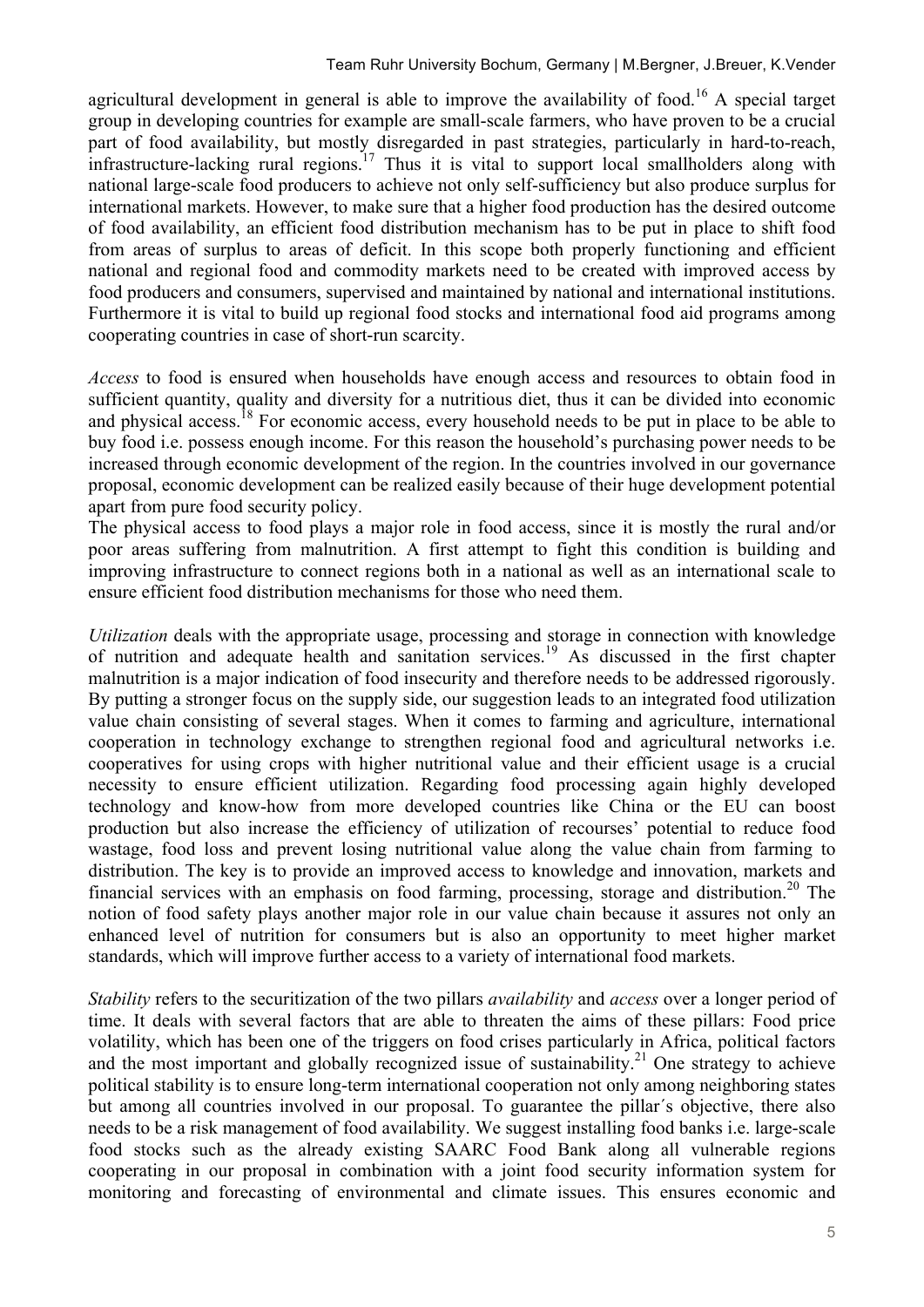physical access to food in times of drought and volatile global commodity markets. Tackling the availability of food over a long time, agriculture and food production need to be green and sustainable to protect the environment and thus ensuring food availability over a vast amount of time.

The regions and countries to be included in our food security governance approach are as diverse as the organizations by which they are represented. They differ in multiple terms regarding economic systems and levels of development, political environments, social norms, environmental conditions and availability of resources relevant to food security. In Northern Africa and the Near East, for example, the issue of water scarcity and climate change is as evident as regional disparities in nutrition across Asia and the Pacific Region.<sup>22</sup> Considering this fact, the commonly agreed on food security policy framework, when being implemented, has to be broken down on a national level by the individual national governments based on each countries characteristics.

#### **III. Proposal for Global Governance with regard to Food Security**

a) The New Silk Road initiative

In 2013 Chinese President Xi Jinping proposed the "One Belt, One Road" (OBOR, in Chinese:  $-\Box$   $-\mathbb{B}$ , vidai yilu) initiative, which focuses on the set-up of infrastructure and consists of an economic belt from China through Central Asia to Europe as well as of a maritime Silk Road. The latter is rather ASEAN oriented.<sup>23</sup> The initiative is still at an early stage but it is the focus of China's current foreign policy24 and can thus be expected to develop relatively fast. The official document "Vision and actions on jointly building Silk Road economic belt and 21st century maritime Silk Road" (hereafter: "Vision and actions"), released by the Chinese Ministry of Foreign Affairs (MOFA), the Ministry of Commerce (MOFCOM) and the National Development and Reform Commission (NDRC) in March 2015, mentions three "Economic Corridors": "China-Mongolia-Russia", "Bangladesh-China-India-Myanmar" and "China-Pakistan". Hong Kong, Macao and Taiwan are supposed to participate as well. Furthermore Russia, Nepal and the ten ASEAN countries are being named as future cooperation partners in the Belt and Road framework.<sup>25</sup> According to a map of the German Mercator Institute for China Studies (MERICS) the following additional countries are likely to be part of the New Silk Road initiative: Indonesia, India, Singapore, Malaysia, Vietnam, Sri Lanka, Kazakhstan, Kyrgyzstan, Tajikistan, Uzbekistan, Turkmenistan, Afghanistan, Iran, Iraq, Syria, Turkey, Bulgaria, Romania, Moldova, Latvia, Lithuania, Poland, Czech Republic, Germany, Netherlands, Greece, Italy, Egypt, Djibouti, Somalia and Kenya. <sup>26</sup> Several articles about different countries being interested in OBOR have been published by the Chinese news agency Xinhua to date, e.g. on Belarus, <sup>27</sup> Hungary, <sup>28</sup> Armenia, <sup>29</sup> Georgia<sup>30</sup> etc. Considering the official document as well as Xinhua and MERICS as sources, there are about 50 potential members of the New Silk Road Initiative in total, but as Xi Jinping states, the initiative is an open one and countries along the routes as well as other countries worldwide are welcome to take an active part. $31$ 

The OBOR initiative includes a set up of pipelines, railways and ports. Furthermore it "should enhance customs cooperation and  $\alpha$  is aimed at  $\alpha$ ...) encouraging the countries along the Belt and Road to achieve economic policy coordination (...)". It is even planned to discuss free trade areas.<sup>32</sup> But the initiative is not limited to the economy and infrastructure: According to the official document of the ministries of the People´s Republic of China (PRC), several policy fields are named as areas of cooperation and exchange such as science and technology, tourism, NGOs, environment protection, climate change, energy, and resources.<sup>33</sup>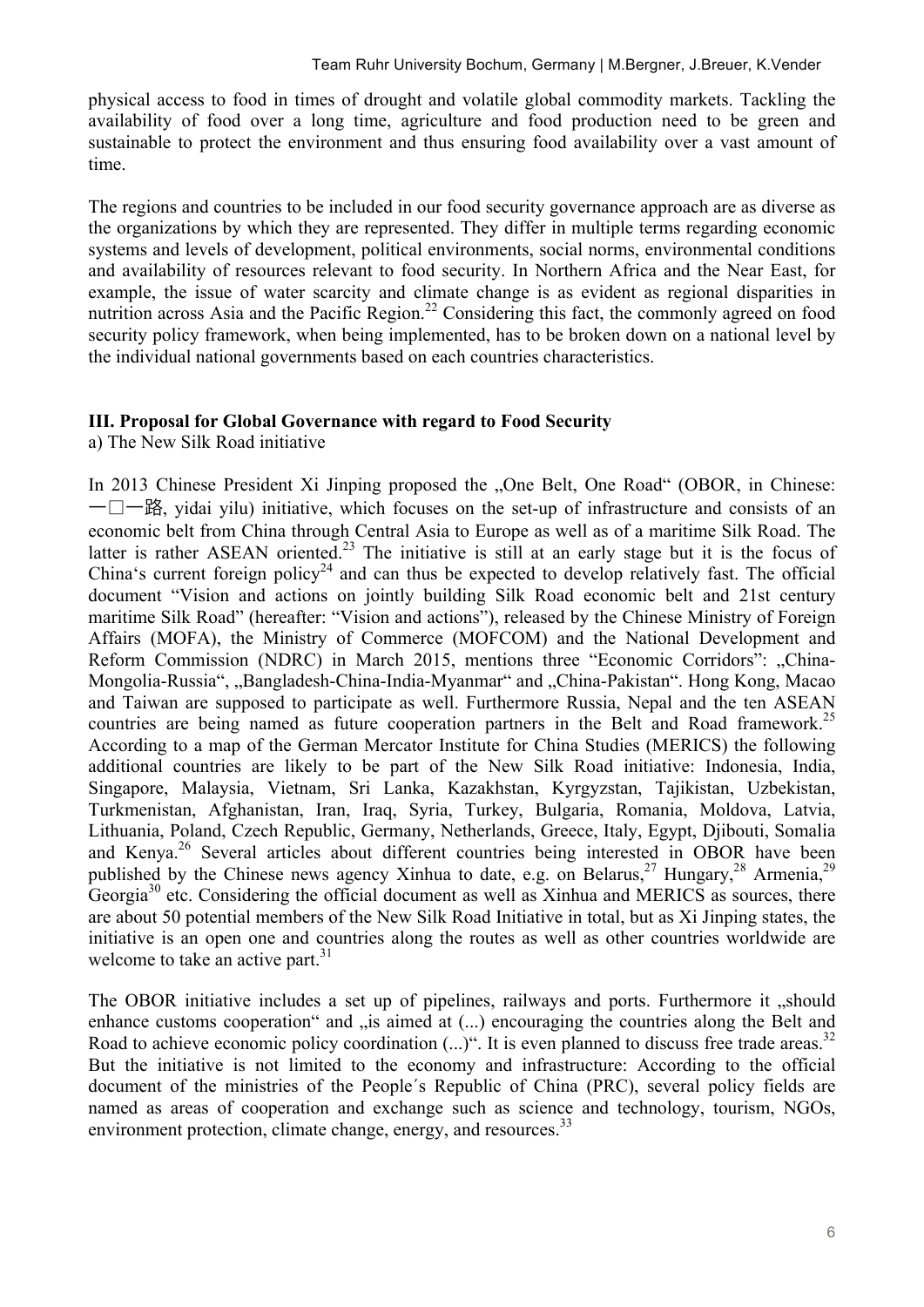b) The potential role of the New Silk Road with regard to Food Security

"China alone accounts for almost two-thirds of the total reduction in the number of undernourished people in the developing regions since  $1990$ .  $434$  Given this success, it seems natural to use a Chinese initiative of open inter-regional cooperation, namely the New Silk Road, to increase food security in the affected regions.

As to the food security situation the New Silk Road countries differ from each other: While food security is given in Russia as well as in all EU countries (<5%), about 30% of the population of other countries such as Afghanistan are currently suffering from hunger. While the prevalence of undernourishment is rather low (about 10%) in China or Vietnam, it is rather high in India or Iraq (about  $20\%$ ).<sup>35</sup> Despite these differences, there are common interests. One of the many aims China would like to reach by promoting the realization of the New Silk Road is political stability in West China, Afghanistan and Pakistan.<sup>36</sup> Armed conflict and corruption have a major impact on trade and food security according to the United Nations Environment Programme (UNEP).<sup>37</sup> Furthermore even countries like China with "just" 10% undernourished people will face challenges in the future. According to the New Style Urbanization Plan issued in 2014, 60% of the Chinese population is supposed to live in urban areas by 2020, whereas currently 53% of the population are urban citizens.<sup>38</sup> The contradiction between the growing Chinese population and thus the increasing demand for food on the one hand and the loss of arable land due to urbanization on the other hand underlines once more, that multilateral cooperation and trade is necessary in order to face global problems - food security being the most pressing one. An improvement in terms of infrastructure facilitates trade. Consequently all countries will benefit from a decrease of transport costs for import and exports.<sup>39</sup> For these reasons the New Silk Road itself would contribute to food security. But since food is essential for life, there is an urgent need to do more than that. There is a need for J joint food security governance.

Among the many policy fields that should be affected by the OBOR initiative (see chapter IIIb) food is slightly mentioned:

"We should expand mutual investment areas, deepen cooperation in agriculture, forestry, animal husbandry and fisheries, agricultural machinery manufacturing and farm produce processing, and promote cooperation in marine-product farming, deep-sea fishing, aquatic product processing, seawater desalination, marine biopharmacy, ocean engineering technology, environmental protection industries, marine tourism and other fields.<sup>440</sup>

We propose an in depth cooperation in the field of food security. Over 60% of the world's population live in countries covered by the New Silk Road.<sup>41</sup> The New Silk Road, initiated by the PRC, thus has an enormous potential to fight hunger and to enhance food security - given the establishment of suitable and effective institutions of global governance.

The establishment of an international summit forum on the Belt and Road initiative is proposed in the NDRC document.<sup>42</sup> Regarding food security we suggest the establishment of a "Silk Road Food" Security Meeting" (SRFS Meeting). This meeting can be a platform for the New Silk Road countries to deal with the issue of food security on an international scale. The core function of these meetings should be information exchange and policy coordination among the ministers of agriculture, trade and transport of the respective countries. Already existing structures dealing with food security should be used as far as they are reasonable and offer the possibility of bundling resources and leveraging synergies. The basis of the SRFS Meeting's work should be data accumulated from existing information systems and centers such as the Food Security Information Network (FSIN), the Agriculture Market Information System (AMIS), the SAARC Agriculture Information Centre (SAIC), the food security portal of the International Food Policy Research Institute (IFPRI) and the ASEAN Food Security Information System (AFSIS). National data should be added if not yet included. The importance of information sharing in general is even underlined as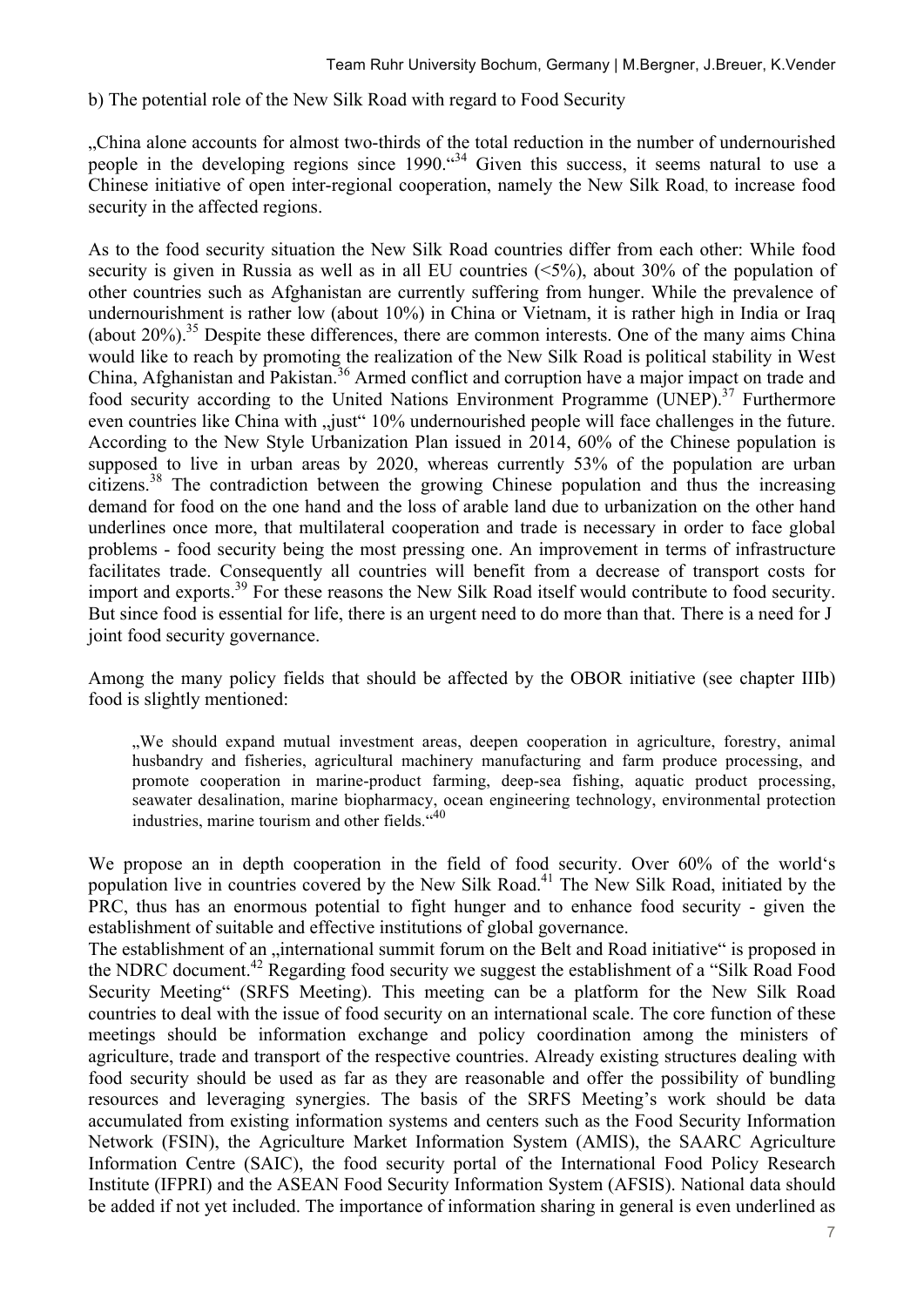the  $\kappa$ key" of the New Silk Road initiative,  $43$  so it makes sense to share information about agriculture and food security in order to fight hunger.

The problem of food insecurity should be a top priority in the New Silk Road initiative. Consequently, there should be four SRFS Meetings in total annually. Regional Organizations (named below) should have an advisory function and participate in all four SRFS Regional Organizations Meeting (SRFS ROM), while national ministers (ministers of agriculture, trade and transport) should hold two meetings annually: Once in May and once half a year later, in November, right after the CFS Meeting took place in October. Additionally, Heads of state and/or government of the OBOR countries should participate in the November SRFS Meeting. This is necessary in order to give food security the priority status it needs to be given. Meetings would be organized by and held in the chair country, changing annually on a rotating basis.

Food security experts from the following existing regional organizations should be send to SRFS Meetings: SAARC Agriculture Center (SAC), ASEAN (e.g. SOM-AMAF), EU (e.g. Food Security Thematic Programme (FSTP)), APEC, the AUs Agriculture and Food Security Division (AFSD), OIC International's Food Security & Agriculture programs. At a later stage, other stakeholders such as companies and national NGOs dealing with food security should get engaged in the SRFS Meetings.

SRFS Meetings, which involve ministerial meetings, should consist of a phase during which the ministers are separated according to their policy fields, i.e. a meeting of all agriculture ministers takes place at the same time as a separate meeting of all trade ministers and a separate meeting of all ministers of transport. Afterwards there should be a plenary for all ministers while the Regional Organizations have an advisory function. Due to globalization and interdependencies it is highly important to ensure, that national policies contribute to both national interests and food security on the regional and global level. The potential effects of national agriculture and trade policies on others should be considered in general – policies should thus be discussed and coordinated within the framework of the SRFS Meeting. It is meant to enhance mutual understanding and to lead to the consideration of the consequences national policies might have on other countries (e.g. subsidies, protectionism, food banks etc.). Furthermore the widely criticized factor of biofuels, which reduces the amount of available food.<sup> $44$ </sup> should be addressed at SRFS Meetings. SRFS Meetings involving ministerial meetings end with a final declaration signed by all ministers. The declaration is nonbinding in order to ensure non-interference in internal affairs of the respective states, but we are relying on peer pressure to take effect.

Many countries that are likely to become a part of the New Silk Road already are CFS members. However, a number of NSR countries are not yet CFS members, e.g. Kazakhstan, Kyrgyzstan, Tajikistan, Uzbekistan, Turkmenistan, Moldova, Latvia, Vietnam, Mongolia, Djibouti, and Somalia.<sup>45</sup> The SRFS Meeting is supposed to create synergies – the CFS does provide input and information for the SRFS Meeting while the latter it is meant to encourage all New Silk Road countries to actively participate in the CFS, to encourage countries already participating to send high level delegates such as ministers of agriculture, what only the minority of CFS countries currently does, or even heads of state or government. Food security is essential for human life and should thus be a priority. A side effect of SRFS meeting with regard to the CFS is, that the voices of the NSR countries were stronger if they spoke with one voice thanks to SRFS Meeting.

Since the development of the New Silk Road itself will take several decades.<sup>46</sup> the SRFS Summit cannot immediately take full effect from the moment of its implementation on. However, we suggest to approach the topic of food security as soon as the first group of OBOR countries is fixed. According to MERICS it is not yet sure whether cooperation (in general, not especially dealing with food security) will be on a bi- or multilateral level.<sup>47, 48</sup> We suggest the latter option and we hope that OBOR can be established as quick as AIIB (within about two years). We highly underline that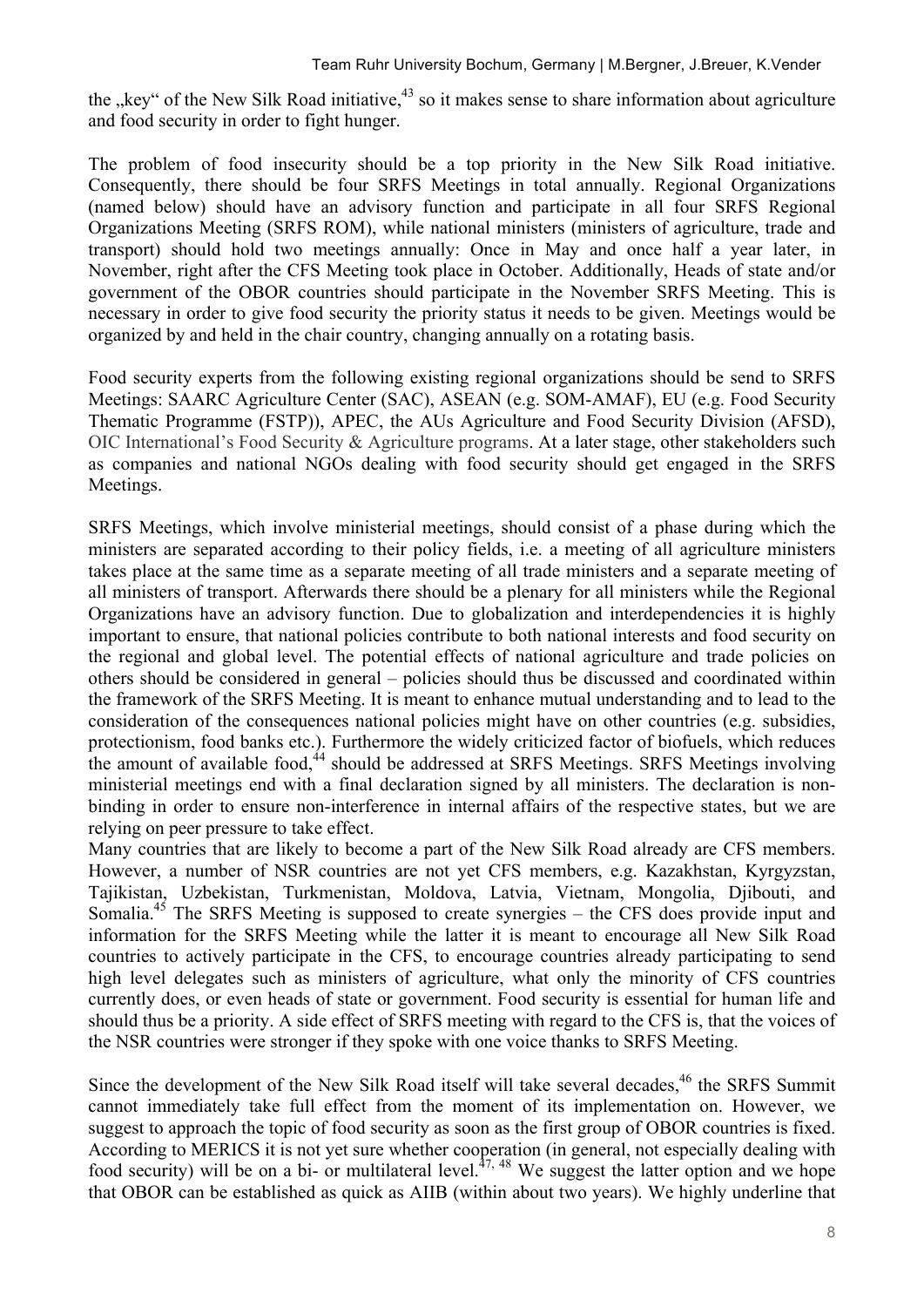the problem of food insecurity should be among the first topics being tackled in the newly erected OBOR framework. If done so and under the condition that the status quo as to food security can at least be kept until SRFS Meeting can start to operate, the ambitious goals we have set for SRFS Meeting could be reached: Firstly, to ensure food security along the New Silk Road by 2025 and secondly to contribute to reaching global food security by 2045 via spillover effects. Countries with over 35% undernourishment in the population (e.g. Zambia)<sup>49</sup> – a very severe situation – are not part of the New Silk Road but might benefit from spill over effects in the future. The SRFS Regional Organizations Meeting (ROM) should already be established right now, since its participants do not depend on the development of the OBOR initiative to the degree as ministerial meetings do. We have no time to spare.

As to financing of issues related to the New Silk Road initiative (not limited to food security issues), the most suitable option for each particular case can be chosen from a wide varieties of possibilities: The Asia Development Bank (ADB), the BRICS New Development Bank, the Silk Road Fund, the Asian Infrastructure Investment Bank (AIIB) and others. The latter has just been established last year. According to "Vision and actions on jointly building Silk Road economic belt and 21st century maritime Silk Road" negotiations on the establishment of a Shanghai Cooperation Organization (SCO) financing institution should be conducted.<sup>50</sup>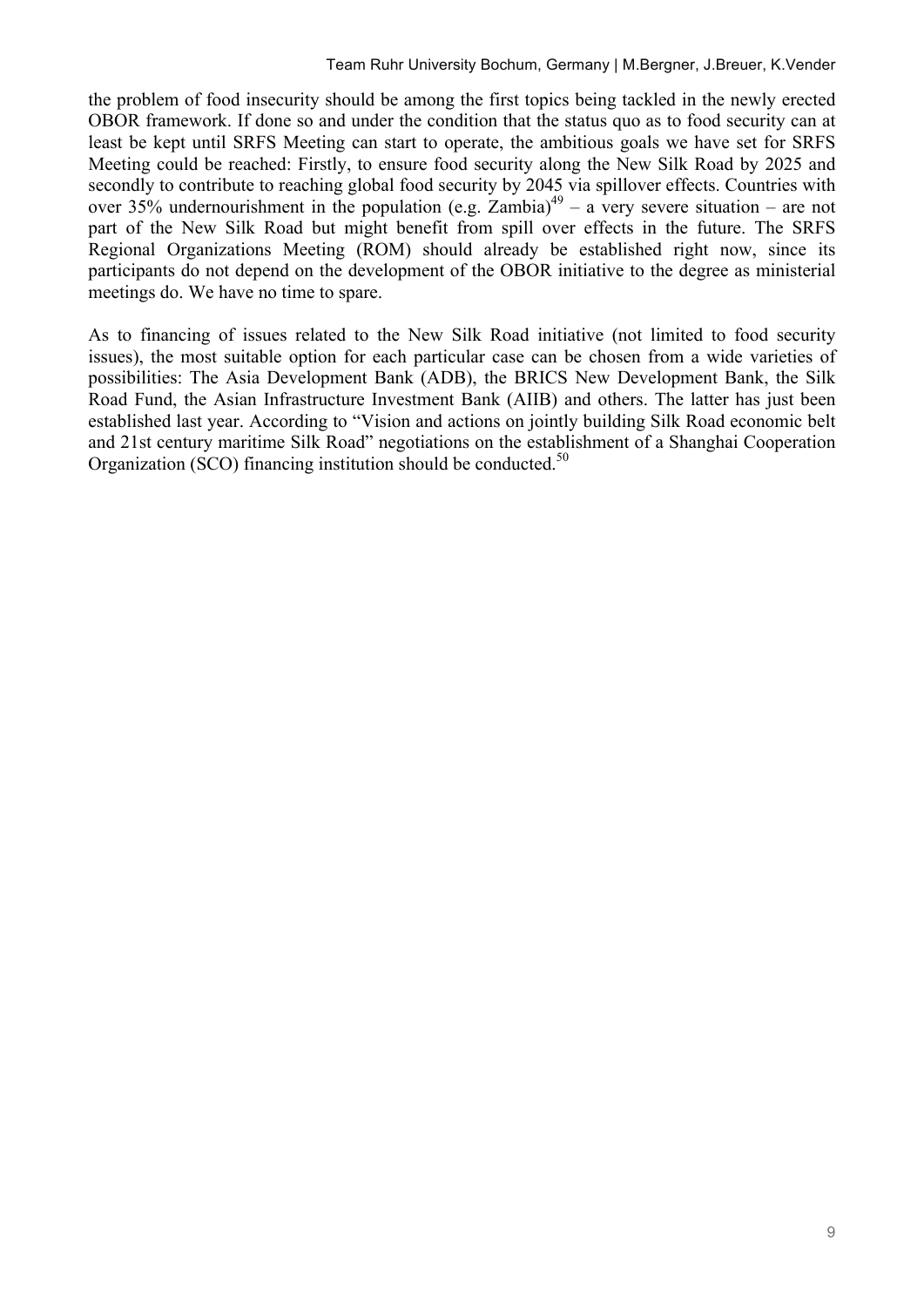1 FAO; IFAD; WFP (2015), The State of Food Insecurity in the World: Meeting the 2015 international hunger targets: taking stock of uneven progress, Rome, p. 10.

<sup>8</sup> CFS Homepage, available at http://www.fao.org/cfs/cfs-home/cfs-about/en/ [accessed 30 July 2015].

 $9$  ibid.

 $10$  ibid.

<sup>11</sup> CFS. Towards a Framework for Monitoring CFS Decisions and Recommendations: Report on the Findings of the CFS Effectiveness Survey, July 2015, p. 28.

 $12$  7<sup>th</sup> ASEM, Beijing Declaration on Sustainable Development, Beijing, 24-25 October 2008.

<sup>13</sup> FAO (2015a), Regional Overview of Food Insecurity: Asia and the Pacific: Towards a Food Secure Asia and the Pacific, Bangkok, p. 15.

<sup>14</sup> FAO: Declaration of the World Summit on Food Security, World Summit on Food Security Rome, 16-18 November 2009, Rome, p. 3.

<sup>15</sup> FAO: Declaration on world food security, World Food Summit, 13-17 November 1996, Rome, p. 7.

<sup>16</sup> Fan, Shenggen; Brzeska, Joanna: "The nexus between agriculture and nutrition: Do growth patterns and conditional factors matter?", 2020 Conference Brief 1: Leveraging Agriculture for Improving Nutrition and Health, 10-12 February 2011, New Delhi, p. 11.

 $17$  McKeon (2011): 2.

<sup>18</sup> FAO; IFAD; WFP (2015): 53.

<sup>19</sup> USAID, Policy Determination: Definition of Food Security, PD-19, 13 April 1992, p. 1.

 $20$  CFS Report of the 41st Session of the Committee on World Food Security, 13-18 October 2014, Rome, p. 5.

<sup>21</sup> Beddington John; Asaduzzaman, Mohammed; Clark, Mega (et.al.), Achieving food security in the face of climate change: Final report from the Commission on Sustainable Agriculture and Climate Change, CGIAR Research Program on Climate Change, Agriculture and Food Security (CCAFS), March 2012, Copenhagen, p. 21.

<sup>22</sup> FAO (2015a): 2; FAO (2015b) Regional Overview of Food Insecurity: Near East and North Africa: Strengthening Regional Collaboration to Build Resilience for Food Security and Nutrition, Cairo, p. 2.

<sup>23</sup> Godement, Francois; Kratz, Agatha (eds.) ""One Belt One Road": China's Great Leap Outward", European Council on Foreign Relations (ECFR), June 2015.

 $^{24}$  Rudolf, Moritz (2015a), "One Belt, One Road: Die Seidenstraßeninitiative", MERICS, June 2015, available at http://www.merics.org/merics-analysen/china-mapping/seidenstrasseninitiative.html [accessed 16 July 2015].<br><sup>25</sup> National Development and Reform Commission, "Vision and Actions on Jointly Building Silk

Road Economic Belt and 21st-Century Maritime Silk Road", 28 March 2015.

<sup>26</sup> MERICS China Mapping: One Belt, One Road: Mit der Seidenstraßeninitiative baut China ein globales Infrastrukturnetz, Abgeschlossene und geplante Projekte, Stand: Juni 2015, available at

<sup>&</sup>lt;sup>2</sup> WFP, What causes Hunger?, available at https://www.wfp.org/hunger/causes [accessed 28 July] 2015].

<sup>&</sup>lt;sup>3</sup> McKeon, Nora: Global Governance for World Food Security: A Scorecard Four Years After the Eruption of the "Food Crisis", Heinrich Böll Foundation, October 2011, Berlin, p. 1.

 $4$  McKeon (2011): 1.

 $5$  FAO; IFAD; WFP (2015): p. 10.

<sup>6</sup> World Food Summit Plan of Action, 13 November 1996, Rome, available at http://www.fao.org/docrep/003/w3613e/w3613e00.HTM [accessed 28 July 2015].

 $\sqrt{7}$  UN, Funds, Programmes, Specialized Agencies and Others, available at http://www.un.org/en/sections/about-un/funds-programmes-specialized-agencies-andothers/index.html [accessed 29 July 2015].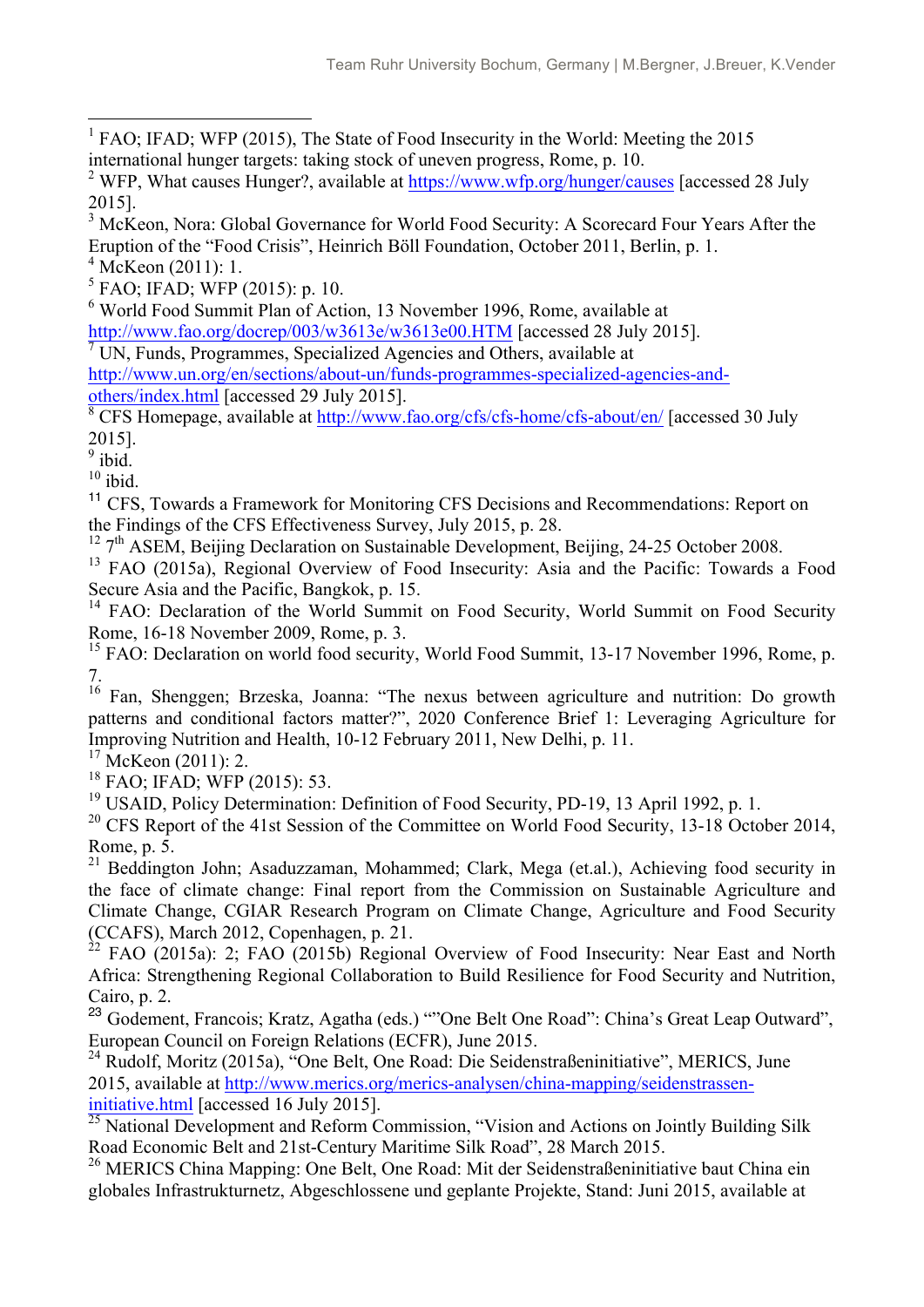http://www.merics.org/merics-analysen/china-mapping/seidenstrassen-initiative.html [accessed 15 July 2015].

 $^{27}$  Xinhua: "Interview: Belarus willing to be platform for China's Silk Road initiative --Lukashenko", Xinhuanet, 10 May 2015, available at http://news.xinhuanet.com/english/2015- 05/10/c\_134225399.htm [accessed 30 June 2015].

 $\frac{28 \text{ Xinhua:}}{28 \text{ Xinhua:}}$  (China signs MOU with Hungary over Belt and Road Initiative", China Daily, 8 June 2015, available at http://news.xinhuanet.com/english/video/2015-06/07/c\_134304736.htm [accessed 26 July 2015].

 $29 \text{ Xinhua: }$ , China's construction of Silk Road trasnport corridor benefits Armenia: lawmaker", Xinhuanet, 10 April 2015, available at http://news.xinhuanet.com/english/2015- 04/10/c\_134141113.htm [accessed 30 June 2015].

 $\frac{30}{30}$  Xinhua: "Interview: Georgia ready to participate in China's Silk Road Economic Belt initiative: Deputy PM", Xinhuanet, 23 June 2015, available at http://news.xinhuanet.com/english/2015-  $\frac{06}{24}$ /c\_134350826.htm [accessed 30 June 2015].<br><sup>31</sup> Xi Jinping, Towards a Community of Common Destiny and A New Future for Asia, Keynote

Speech at the Boao Forum for Asia Annual Conference 2015, Boao, 28 March 2015, available at http://news.xinhuanet.com/english/2015-03/29/c\_134106145.htm [accessed 30 June 2015].<br><sup>32</sup> NDRC 28/03/2015.

1

<sup>32</sup> NDRC 28/03/2015. <sup>33</sup> NDRC 28/03/2015.

<sup>34</sup> UN, "The Millennium Development Goals Report: Regional Backgrounder: Eastern Asia, South-Eastern Asia and Southern Asia", UN Department of Public Information (DPI/2594/5), 6 July 2015. <sup>35</sup> WFP, Hunger Map 2015, available at

http://documents.wfp.org/stellent/groups/public/documents/communications/wfp275057.pdf [accessed 23 July].

 $36$  Rudolf (2015a).

 $37$  Nellemann, C.; MacDevette, M.; Manders, T. (et.al.) (eds.) (2009), The Environmental Food Crisis: The Environment´s Role in Averting Future Food Crises: A UNEP Rapid Response Assessment, GRID-Arendal, p. 8.

 $38$  Xinhua:  $\alpha$ China's urbanization plan for all people", China Economic Net, 17 March 2014, available at http://en.ce.cn/subject/exclusive/201403/17/t20140317\_2493247.shtml [accessed 30] June 2015].<br><sup>39</sup> Rudolf (2015b).<br><sup>40</sup> NDRC 28/03/2015.<br><sup>41</sup> FAO; IFAD; WFP (2015): 10.

 $^{42}$  NDRC 28/03/2015.

 $^{43}$  Xinhua: ...Information sharing key to Belt and Road prosperity", China Daily, 15 July 2015, available at http://www.chinadaily.com.cn/business/2015-07/15/content\_21290995.htm [accessed 20 July 2015].

<sup>44</sup> Clapp, Jennifer; Murphy, Sophia: "The G20 and Food Security: a Mismatch in Global Governance?", in: *Global Policy*, Vol. 4, May 2013, p. 133.

<sup>45</sup> CFS 10/2014.

<sup>46</sup> Godement; Kratz (2015): 1.

 $47$  Rudolf (2015a).

 $48$  We would like to clearly point out that the so-called "NSR Forum" (see nsrforum.org) has already been founded in 2011 and thus before Xi proposed the OBOR initiative in 2013. It consequently is another initiative. Furthermore this forum is rather for business than for governments. However, at a later stage, stakeholders like companies and NGOs should get involved into the SRFS Meeting and NSR Forum could play a role then.

<sup>49</sup> WFP Hunger Map 2015.

 $50$  NDRC 28/03/2015.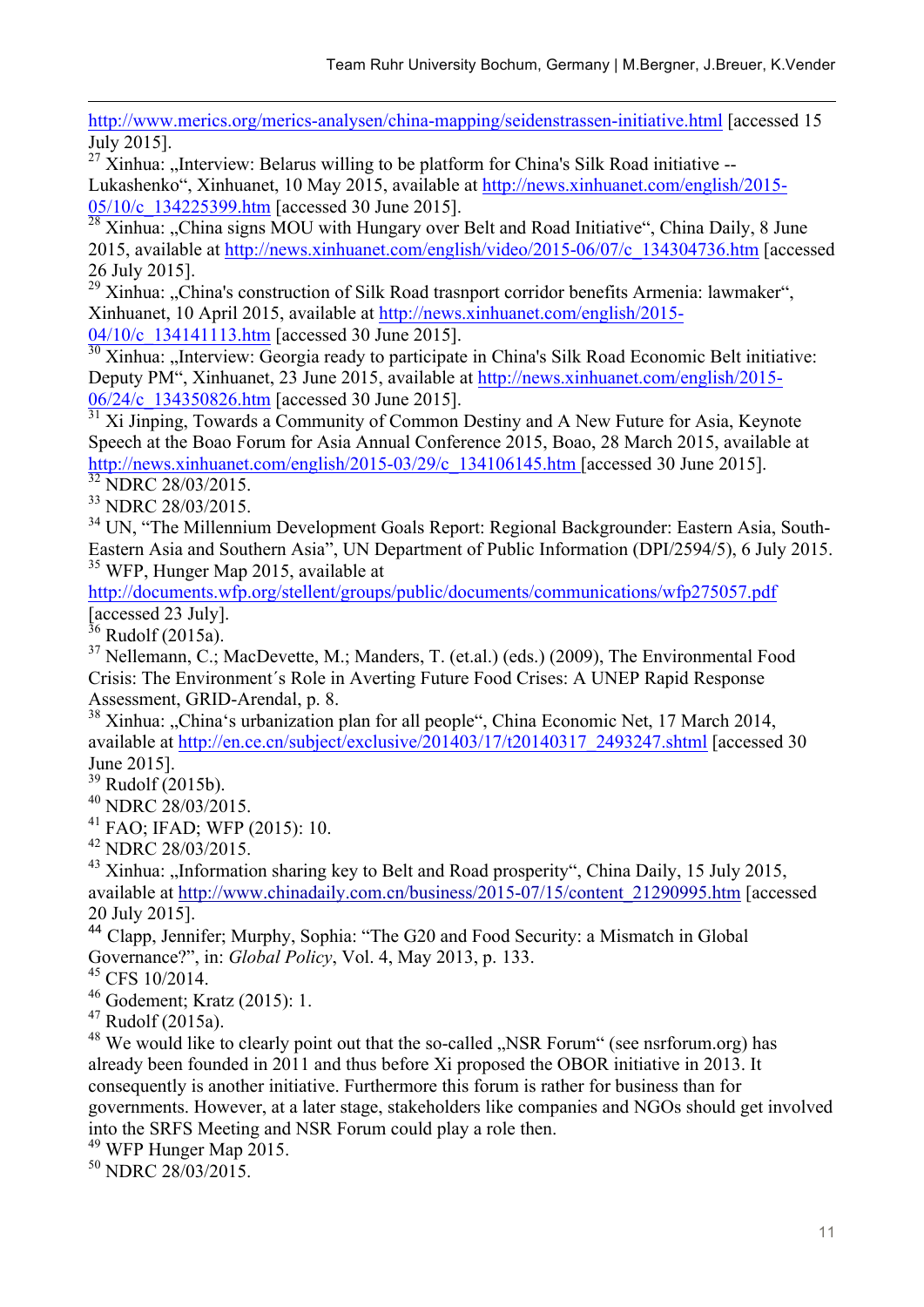#### **VI. List of Literature**

1

ASEM7, Beijing Declaration on Sustainable Development, Beijing, 24-25 October 2008.

Beddington John; Asaduzzaman, Mohammed; Clark, Mega (et.al.), Achieving food security in the face of climate change: Final report from the Commission on Sustainable Agriculture and Climate Change, CGIAR Research Program on Climate Change, Agriculture and Food Security (CCAFS), March 2012, Copenhagen.

CFS Homepage, available at http://www.fao.org/cfs/cfs-home/cfs-about/en/ [accessed 30 July 2015].

CFS, Towards a Framework for Monitoring CFS Decisions and Recommendations: Report on the Findings of the CFS Effectiveness Survey, July 2015.

CFS Report of the 41st Session of the Committee on World Food Security, 13-18 October 2014, Rome.

Clapp, Jennifer; Murphy, Sophia: "The G20 and Food Security: a Mismatch in Global Governance?", in: *Global Policy*, Vol. 4, May 2013, 129-138.

Fan, Shenggen; Brzeska, Joanna: "The nexus between agriculture and nutrition: Do growth patterns and conditional factors matter?", 2020 Conference Brief 1: Leveraging Agriculture for Improving Nutrition and Health, 10-12 February 2011, New Delhi.

FAO; IFAD; WFP (2015), The State of Food Insecurity in the World: Meeting the 2015 international hunger targets: taking stock of uneven progress, Rome.

FAO (2015a), Regional Overview of Food Insecurity: Asia and the Pacific: Towards a Food Secure Asia and the Pacific, Bangkok.

FAO (2015b), Regional Overview of Food Insecurity: Near East and North Africa: Strengthening Regional Collaboration to Build Resilience for Food Security and Nutrition, Cairo.

FAO: Declaration of the World Summit on Food Security, World Summit on Food Security Rome, 16-18 November 2009, Rome.

FAO: Declaration on world food security, World Food Summit, 13-17 November 1996, Rome.

Godement, Francois; Kratz, Agatha (eds.), ""One Belt One Road": China's Great Leap Outward", European Council on Foreign Relations (ECFR), June 2015.

McKeon, Nora: Global Governance for World Food Security: A Scorecard Four Years After the Eruption of the "Food Crisis", Heinrich Böll Foundation, October 2011, Berlin.

MERICS China Mapping: One Belt, One Road: Mit der Seidenstraßeninitiative baut China ein globales Infrastrukturnetz, Abgeschlossene und geplante Projekte, Stand: Juni 2015, available at http://www.merics.org/merics-analysen/china-mapping/seidenstrassen-initiative.html [accessed 15 July 2015].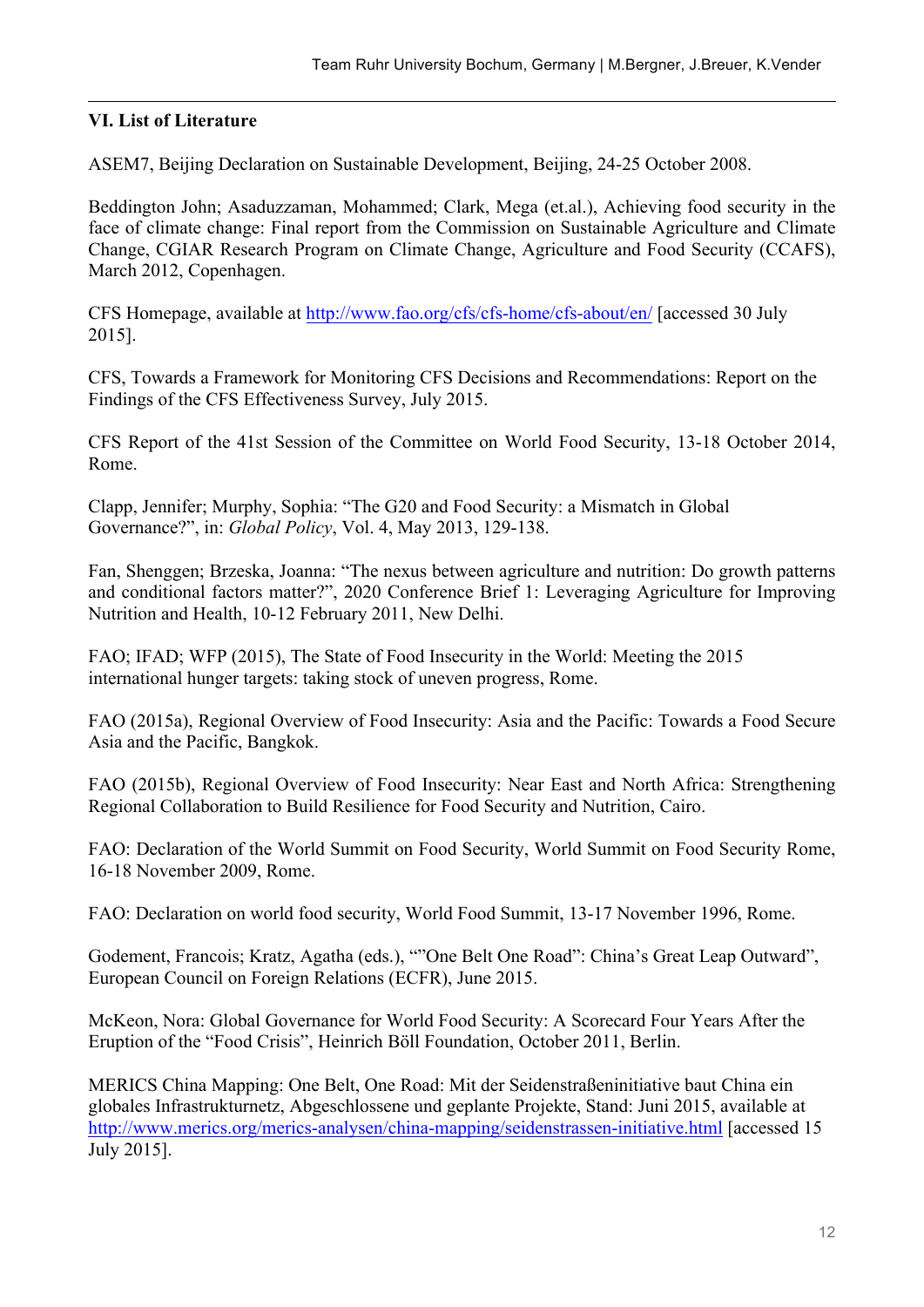1 National Development and Reform Commission, "Vision and Actions on Jointly Building Silk Road Economic Belt and 21st-Century Maritime Silk Road", 28 March 2015.

Nellemann, C.; MacDevette, M.; Manders, T. (et.al.) (eds.) (2009), The Environmental Food Crisis: The Environment´s Role in Averting Future Food Crises: A UNEP Rapid Response Assessment, GRID-Arendal.

Rudolf, Moritz (2015a), "One Belt, One Road: Die Seidenstraßeninitiative", MERICS, June 2015, available at http://www.merics.org/merics-analysen/china-mapping/seidenstrassen-initiative.html [accessed 16 July 2015].

Rudolf, Moritz (2015b), "Chinas Seidenstraßeninitiative nimmt Gestalt an: Grundlage für geostrategische Verschiebungen in Eurasien", MERICS, 24 March 2015, available at http://www.merics.org/presse/china-flashpressemitteilungen/boao-chinas-seidenstrasseninitiativenimmt-gestalt-an.html [accessed 15 July 2015].

USAID, Policy Determination: Definition of Food Security, PD-19, 13 April 1992.

UN, Funds, Programmes, Specialized Agencies and Others, available at http://www.un.org/en/sections/about-un/funds-programmes-specialized-agencies-andothers/index.html [accessed 29 July 2015].

UN, "The Millennium Development Goals Report: Regional Backgrounder: Eastern Asia, South-Eastern Asia and Southern Asia", UN Department of Public Information (DPI/2594/5), 6 July 2015.

WFP, What causes Hunger?, available at https://www.wfp.org/hunger/causes [accessed 28 July 2015].

WFP, Hunger Map 2015, available at http://documents.wfp.org/stellent/groups/public/documents/communications/wfp275057.pdf [accessed 23 July].

World Food Summit Plan of Action, 13 November 1996, Rome, available at http://www.fao.org/docrep/003/w3613e/w3613e00.HTM [accessed 28 July 2015].

Xinhua: ..Interview: Belarus willing to be platform for China's Silk Road initiative -- Lukashenko". Xinhuanet, 10 May 2015, available at http://news.xinhuanet.com/english/2015- 05/10/c\_134225399.htm [accessed 30 June 2015].

Xinhua: "China's construction of Silk Road trasnport corridor benefits Armenia: lawmaker", Xinhuanet, 10 April 2015, available at http://news.xinhuanet.com/english/2015- 04/10/c 134141113.htm [accessed 30 June 2015].

Xinhua: "Interview: Georgia ready to participate in China's Silk Road Economic Belt initiative: Deputy PM", Xinhuanet, 23 June 2015, available at http://news.xinhuanet.com/english/2015- 06/24/c\_134350826.htm [accessed 30 June 2015].

Xinhua: "China's urbanization plan for all people", China Economic Net, 17 March 2014, available at http://en.ce.cn/subject/exclusive/201403/17/t20140317\_2493247.shtml [accessed 30 June 2015].